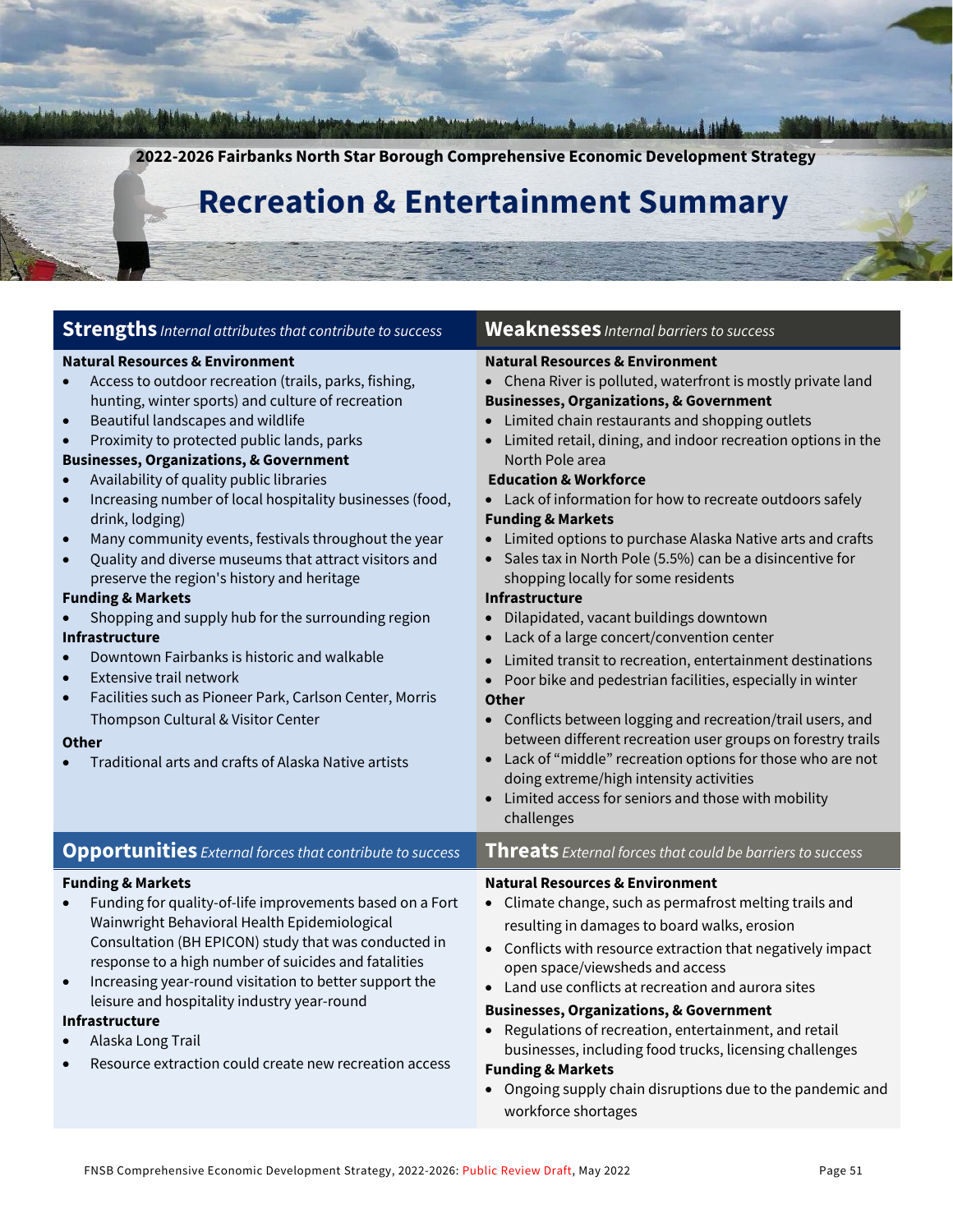| <b>Where</b><br><b>We Are</b> | What measurements can we use to track progress?<br>Where do we want to be in 5 years?                                                                                                                                                                                                           | 2026<br><b>Targets</b>  |
|-------------------------------|-------------------------------------------------------------------------------------------------------------------------------------------------------------------------------------------------------------------------------------------------------------------------------------------------|-------------------------|
| <b>260</b><br>(2020)          | Retail Trade Businesses - Number of retail trade businesses in FNSB; largest subcategories<br>include motor vehicle and parts dealers (40), Sporting Goods, Books, Music, etc. (29),<br>Gasoline Stations (29), Building Material and Garden (22) Increase of 3% since 2016 (252<br>businesses) | 273                     |
| 81<br>(2020)                  | Arts, Entertainment, and Recreation Businesses - Number of businesses in FNSB; this<br>category includes performing arts (18), and amusements, gambling, and recreation (55)<br>Increase of 4% since 2016 (78 businesses)                                                                       | 85                      |
| \$143<br><b>Million</b>       | Wages - Annual wages to FNSB residents employed in leisure & hospitality<br>Leisure & hospitality employs 10% of the population but only covers 4% of FNSB's total wages,<br>indicating these jobs pay less than other industries                                                               | \$150<br><b>Million</b> |

*Source: Bureau of Economic Analysis Quarterly Census of Employment and Wages, 2016 and 2020 data*

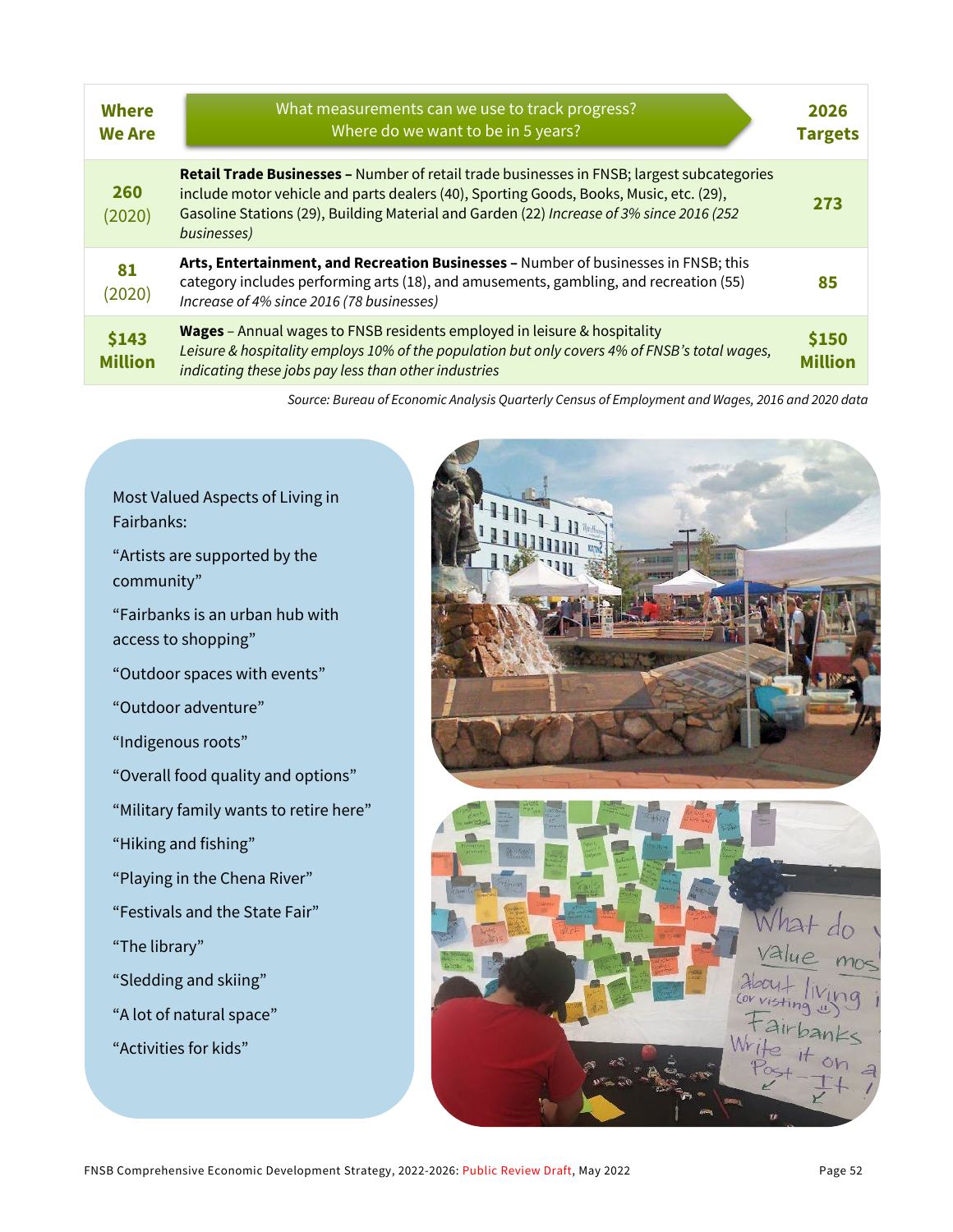#### **Recreation & Entertainment Objectives** *– Long term improvements and changes we want to see in five*

*years or more*



- 1. The FNSB's portfolio of year-round recreation and entertainment options continues to grow, contributing to a high quality of life and encouraging FNSB residents to live joyful, healthy lifestyles.
- 2. Alaskans, military families, and newcomers increasingly choose to relocate to and live in FNSB due to the high quality of life and abundance of activities.

#### **Strategies & Actions** – *Activities we will implement over the next five years to accomplish goals & targets*

- **1. Support Gathering Spaces & Events** Ensure Fairbanks has the facilities needed to host year-round gatherings and large community events. *(Objectives 1, 2)*
	- a. Secure funding for and implement phases 2 of the Pioneer Park Master Plan, including opening the park to the riverfront, adding a multi-purpose center, and promoting development in the park.
	- b. Better promote and connect residents with Tribal events; improved integration between Tribal and community planning.
	- c. Create and expand designated spaces for food trucks and local vendors in summer.  $\mathcal{L}$
	- d. Create safe spaces for transient residents to spend time during the day (e.g., day shelter with operator).

*See Visitor Industry summary for related recommendations, including a new Fairbanks Convention and Arts Center in downtown Fairbanks.*

- **2. Enhance Outdoor Recreation** Expand outdoor recreation opportunities that appeal to residents and visitors alike. *(Objectives 1, 2)*
	- a. Maintain and modernize existing FNSB outdoor facilities, including athletic fields, Pioneer Park, and improvements to Chena Lake Recreation Area.  $\mathcal{L}$
	- b. Better promote existing events such as Equinox activities, World Eskimo Indian-Olympics, and the Yukon Quest.
	- c. Identify ways to better support the missing middle recreationist (e.g., improved facilities, signage, information, guides).  $\mathcal{S}$
	- d. Adopt and implement the Comprehensive Recreational Trails Plan.  $\triangle$
	- e. Improve signage and wayfinding throughout the community, including both online and onsite tools.  $\mathbb{R}$
	- f. Create a checklist of landmarks around the community for visitors to "check off," with QR codes and photo opportunities.
	- g. Revitalize the bike share program in downtown Fairbanks.

*See Visitor Industry summary for related recommendations, including the Alaska Long Trail.*

- **3. Expand Indoor Recreation** Expand indoor recreation and wellness opportunities that appeal to residents and visitors alike. *(Objectives 1, 2)*
	- a. Conduct a conceptual design study for renovation of the Carlson Center, including expanding indoor recreation, fitness, and multipurpose space.
	- b. Remodel and expand the Noel Wien Public Library and consider expanding operating hours.
	- c. Maintain and modernize existing indoor recreation facilities, including pools & recreation centers.
	- d. Complete project scoping and design for the North Star Athletics Complex.
	- e. Create a cultural tourism plan to better integrate and connect visitors and residents with cultural learning and retail opportunities in the community.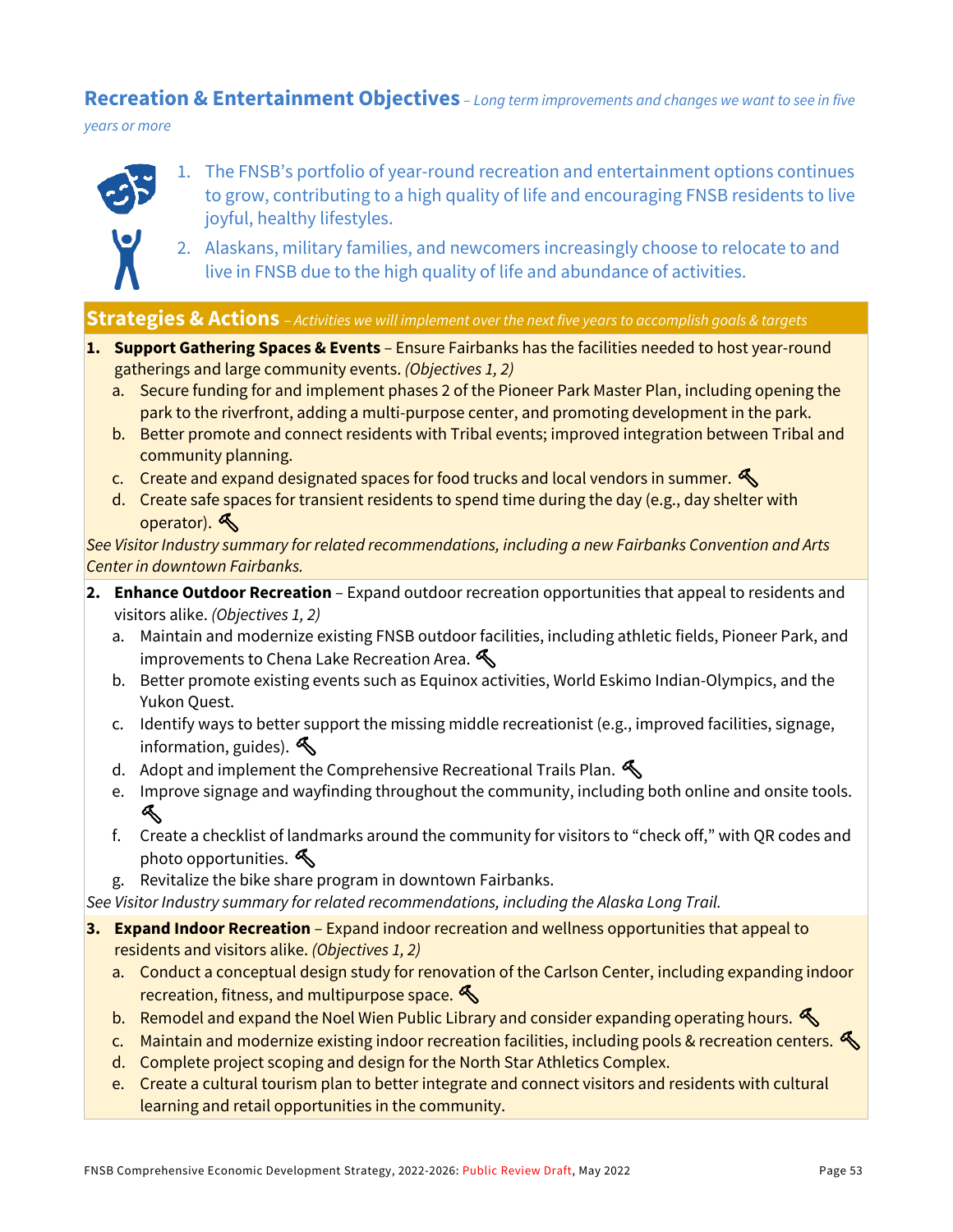- **4. Enhance Retail**  Implement the following quality of life strategies. *(Objectives 1, 2)*
	- a. Continue progress on commercial re-district rezoning efforts in the City of North Pole.  $\mathbf \nabla$
	- b. Create policies to attract businesses to North Pole, including creating a database of commercial real estate opportunities.  $\blacksquare$
	- c. Encourage commercial and retail operations located near public recreation spaces that enhance the resident and visitor experience (e.g., equipment and facility rentals, dining, etc.).
- **5. Connect with Military** Implement quality of life strategies that support military and incoming households. *(Objectives 1, 2)*
	- a. Increase the dissemination of information to new households to increase awareness of local activities and events.
	- b. Increase distribution of Explore Fairbanks' list of businesses who offer military discounts.
	- c. Expand promotion and use of the Volunteer Action Center list of volunteer opportunities in the FNSB for military spouses and civilian residents.  $\blacksquare$
	- d. Consider providing bus transportation options from EAFB and FWW to North Pole and Fairbanks during large events and festivals to increase military engagement in community activities.
	- e. Develop guided programs to introduce newcomers to Alaska's outdoor recreation opportunities.
	- f. Investigate options for developing a community center in the Greater North Pole area.  $\mathbb{S}$   $\mathbb{U}$
	- g. Establish a military community liaison to coordinate information-sharing with EAFB and FWW personnel. V

|  |  | $\begin{array}{c c c c c} \text{Key} & \text{H} & \text{Priority (TBD)} & \text{M} & \text{Capital Project} \end{array}$ |  |  |  |  | Military-related |
|--|--|--------------------------------------------------------------------------------------------------------------------------|--|--|--|--|------------------|
|--|--|--------------------------------------------------------------------------------------------------------------------------|--|--|--|--|------------------|



#### **Other Relevant Resources**

- **Comprehensive Recreational Trails Plan**. Fairbanks North Star Borough. Est. completion spring 2022. [View here.](https://www.fnsbtrailsplan.com/)
- **Pioneer Park Master Plan**. Fairbanks North Star Borough. November 2021. [View here.](https://www.fairbankspioneerparkplan.com/)
- **Feasibility Study & Market Analysis for the Carlson Center Study**. Fairbanks North Star Borough. 2020. [View here.](https://fairbanksak.myrec.com/documents/fnsb_carlson_center_study_12_2020.pdf)
- **Eielson Regional Growth Plan**. Fairbanks North Star Borough. 2018[. View here.](http://www.eafbregionalgrowth.com/)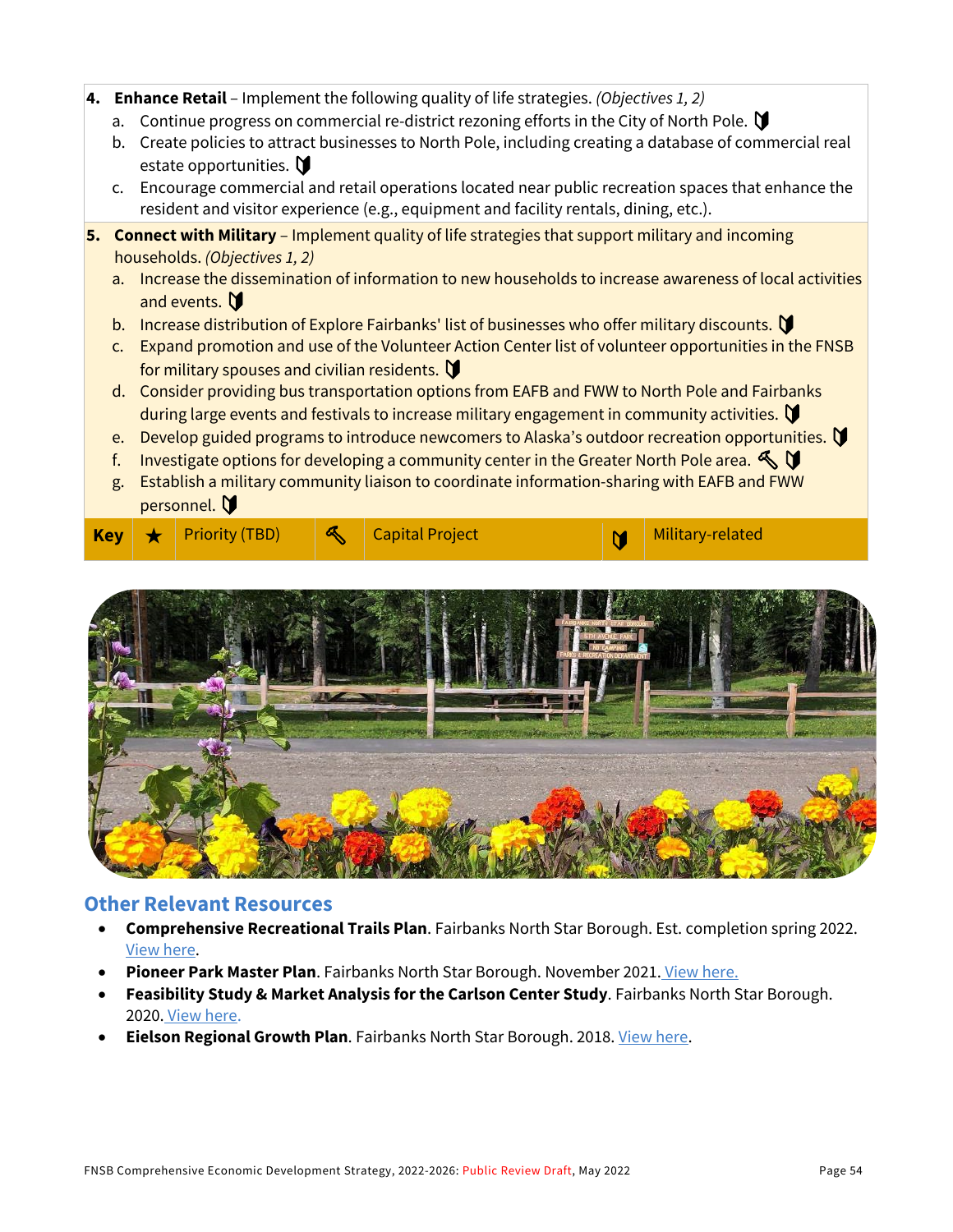# **Recreation & Entertainment**

*See Appendix A for a list of acronyms.*

#### **Strategy #1: Support Gathering Spaces & Events – Ensure Fairbanks has the facilities needed to host year-round gatherings and large community events.**

| <b>Capital</b><br>Project? | <b>Action</b>                                                                                                                                                                                                     | Lead                                                  | <b>Support</b>                                          | <b>Estimated</b><br><b>Resources</b> | <b>Target</b><br><b>Completion</b> |
|----------------------------|-------------------------------------------------------------------------------------------------------------------------------------------------------------------------------------------------------------------|-------------------------------------------------------|---------------------------------------------------------|--------------------------------------|------------------------------------|
| $\checkmark$               | <b>a.</b> Secure funding for and implement phases 2 of the Pioneer<br>Park Master Plan, including opening the park to the<br>riverfront, adding a multi-purpose center, and promoting<br>development in the park. | <b>FNSB</b>                                           | TBD                                                     | TBD                                  | TBD                                |
|                            | <b>b.</b> Better promote and connect residents with Tribal events;<br>improved integration between Tribal planning and other<br>community planning.                                                               | TCC, FEDC, GFCC                                       | Other Tribal organizations, Explore<br><b>Fairbanks</b> | <b>TBD</b>                           | <b>TBD</b>                         |
| ✓                          | c. Create and expand designated spaces for food trucks and<br>local vendors in summer; potentially in partnership with<br>First Friday.                                                                           | <b>TBD</b>                                            | TBD                                                     | TBD                                  | TBD                                |
| $\checkmark$               | d. Create safe spaces for transient residents to spend time<br>during the day (e.g., day shelter with operator).                                                                                                  | <b>Fairbanks Housing</b><br>and Homeless<br>Coalition | <b>FNSB</b>                                             | TBD                                  | <b>TBD</b>                         |

#### **Strategy #2: Enhance Outdoor Recreation Opportunities – Expand outdoor recreation opportunities that appeal to residents and visitors alike.**

| <b>Capital</b><br>Project? |                | <b>Action</b>                                                                                                                                                                      | Lead                                  | <b>Support</b>                     | <b>Estimated</b><br><b>Resources</b> | <b>Target</b><br><b>Completion</b> |
|----------------------------|----------------|------------------------------------------------------------------------------------------------------------------------------------------------------------------------------------|---------------------------------------|------------------------------------|--------------------------------------|------------------------------------|
| $\checkmark$               |                | <b>a.</b> Maintain and modernize existing FNSB outdoor facilities,<br>including athletic fields, Pioneer Park, and improvements to<br>Chena Lake Recreation Area.                  | <b>FNSB</b>                           | Interior Trails & Parks Foundation | TBD                                  | TBD                                |
|                            | b.             | Better promote existing events such as Equinox activities,<br>World Eskimo Indian-Olympics, and the Yukon Quest.                                                                   | <b>TBD</b>                            | TBD                                | <b>TBD</b>                           | <b>TBD</b>                         |
|                            | $\mathsf{c}$ . | Identify ways to better support the missing middle<br>recreationist through improved facilities, signage,<br>information, guides, gear rentals, and reduced or subsidized<br>fees. | Interior Trails &<br>Parks Foundation | <b>TBD</b>                         | TBD                                  | TBD                                |
|                            | $\mathbf{d}$ . | Adopt and implement the Comprehensive Recreational<br>Trails Plan.                                                                                                                 | <b>FNSB</b>                           | Interior Trails & Parks Foundation | <b>Varies</b>                        | Ongoing                            |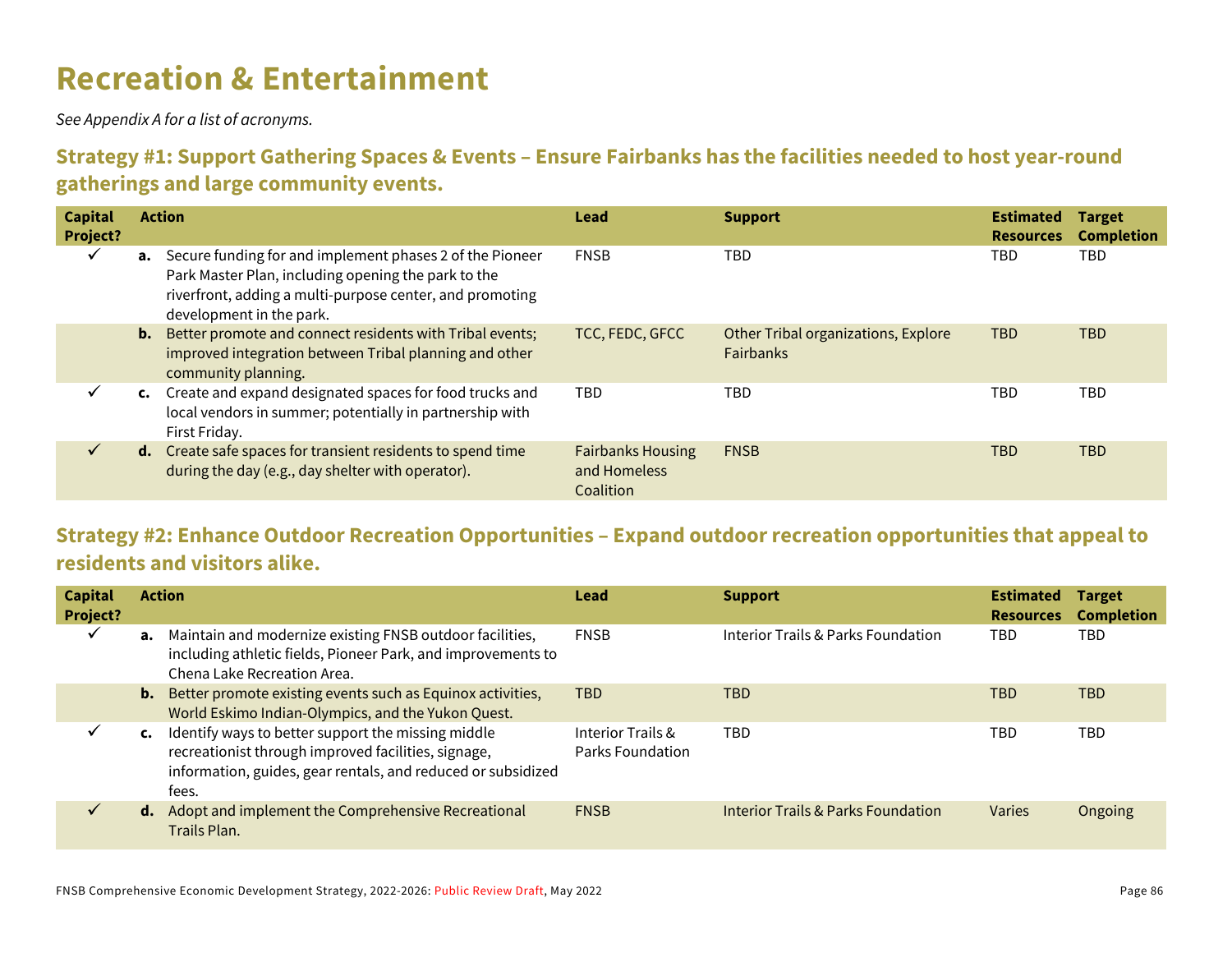|    | <b>e.</b> Improve signage and wayfinding throughout the<br>community, including both online and onsite tools.                  | Interior Trails &<br>Parks Foundation | <b>FNSB</b> | TBD | TBD |
|----|--------------------------------------------------------------------------------------------------------------------------------|---------------------------------------|-------------|-----|-----|
|    | Create a checklist of landmarks around the community for<br>visitors to "check off," with QR codes and photo<br>opportunities. | TBD                                   | TBD         | TBD | TBD |
| g. | Revitalize the bike share program in downtown Fairbanks.                                                                       | TBD                                   | TBD         | TBD | TBD |

## **Strategy #3: Expand Indoor Recreation Opportunities – Expand indoor recreation opportunities that appeal to residents and visitors alike.**

| <b>Capital</b><br>Project? | <b>Action</b>                                                                                                                                                    | Lead        | <b>Support</b> | <b>Estimated</b><br><b>Resources</b> | <b>Target</b><br><b>Completion</b> |
|----------------------------|------------------------------------------------------------------------------------------------------------------------------------------------------------------|-------------|----------------|--------------------------------------|------------------------------------|
|                            | a. Remodel and expand the Noel Wien Public Library and<br>consider expanding operating hours.                                                                    | <b>FNSB</b> | TBD            | TBD                                  | TBD                                |
| ✓                          | <b>b.</b> Maintain and modernize existing indoor recreation facilities,<br>including pools & recreation centers.                                                 | <b>FNSB</b> | TBD            | TBD                                  | <b>TBD</b>                         |
|                            | c. Construct the North Star Athletics Complex.                                                                                                                   | <b>FNSB</b> | TBD            | TBD                                  | TBD                                |
|                            | d. Create a cultural tourism plan to better integrate and<br>connect visitors and residents with cultural learning and<br>retail opportunities in the community. | <b>TBD</b>  | <b>TBD</b>     | TBD                                  | <b>TBD</b>                         |

### **Strategy #4: Enhance Retail – Implement the following quality of life strategies, as identified in the Eielson Regional Growth Plan Quality of Life chapter.**

| <b>Capital</b><br>Project? |    | <b>Action</b>                                                                                                                                                                                    | Lead        | <b>Support</b>     | <b>Estimated</b><br><b>Resources</b> | <b>Target</b><br><b>Completion</b> |
|----------------------------|----|--------------------------------------------------------------------------------------------------------------------------------------------------------------------------------------------------|-------------|--------------------|--------------------------------------|------------------------------------|
|                            |    | a. Continue progress on commercial re-district rezoning<br>efforts in the City of North Pole.                                                                                                    | <b>FNSB</b> | City of North Pole | Varies                               | Ongoing                            |
|                            |    | <b>b.</b> Create policies to attract businesses to North Pole,<br>including creating a database of commercial real estate<br>opportunities.                                                      | <b>TBD</b>  | <b>TBD</b>         | TBD                                  | <b>TBD</b>                         |
|                            | C. | Encourage commercial and retail operations located near<br>public recreation spaces that enhance the resident and<br>visitor experience (e.g., equipment and facility rentals,<br>dining, etc.). | <b>FNSB</b> |                    | Varies                               | Ongoing                            |

#### **Strategy #5: Connect with Military – Implement the following quality of life strategies, as identified in the Eielson Regional Growth Plan Quality of Life chapter.**

| <b>Capital</b>  | <b>Action</b>                                                                              | Lead | Support | <b>Estimated Target</b> |
|-----------------|--------------------------------------------------------------------------------------------|------|---------|-------------------------|
| <b>Project?</b> |                                                                                            |      |         | Resources Completion    |
|                 | FNSB Comprehensive Economic Development Strategy, 2022-2026: Public Review Draft, May 2022 |      |         | Page 87                 |